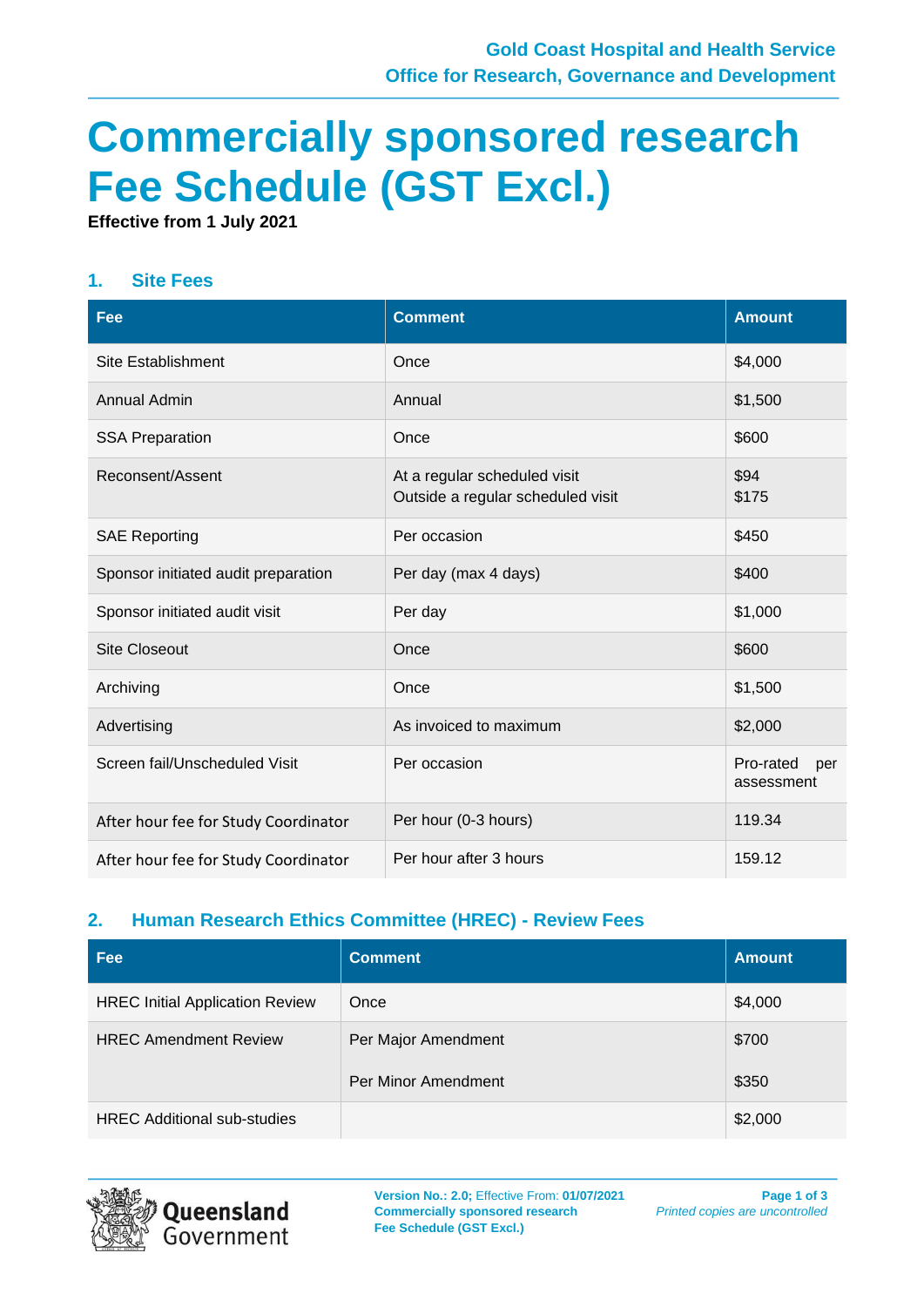#### **3. Site Specific Assessment (SSA) - Review Fees**

| Fee                                   | <b>Comment</b>      | <b>Amount</b> |
|---------------------------------------|---------------------|---------------|
| <b>SSA Initial Application Review</b> | Once                | \$4,000       |
| <b>HREC Amendment Review</b>          | Per Major Amendment | \$700         |
|                                       | Per Minor Amendment | \$350         |
| <b>Teletrials Satellite Site</b>      |                     | Nil           |

#### **4. Pharmacy - Fees**

| Fee                           | <b>Comment</b>                  | <b>Amount</b> |
|-------------------------------|---------------------------------|---------------|
| <b>Pharmacy Set-up</b>        | Once                            | \$1,650       |
| Research Medicines Management | Annual                          | \$1,500       |
| Storage                       | Depends on storage requirements | \$TBA         |
| <b>Pharmacy Closeout</b>      | Once                            | \$450         |
| <b>IP Preparation</b>         | Depends on preparation required | <b>TBA</b>    |

#### **5. Pathology - Fees**

| <b>Fee</b>              | <b>Comment</b>                                                                                                     | <b>Amount</b> |
|-------------------------|--------------------------------------------------------------------------------------------------------------------|---------------|
| Pathology Set-up        | Once                                                                                                               | \$280         |
| Venepuncture            | Per occasion (using sponsor supplied kits)                                                                         | \$21          |
| PK/Biomarker processing | Per occasion (centrifuging, aliquoting, freezing, storage<br>and shipping using sponsor supplied kits and courier) | <b>TBA</b>    |

## **6. Imaging – Fees**

| Fee                                                             | <b>Comment</b> | <b>Amount</b> |
|-----------------------------------------------------------------|----------------|---------------|
| Set-up                                                          | Once           | \$500         |
| <b>Annual Fee</b>                                               | Annual         | \$500         |
| Trail Training and Meetings:<br>-Medical Radiation Practitioner | Per hour       | \$65          |



**Version No.: 2.0;** Effective From: **01/07/2021 Commercially sponsored research Fee Schedule (GST Excl.)**

**Page 2 of 3** *Printed copies are uncontrolled*